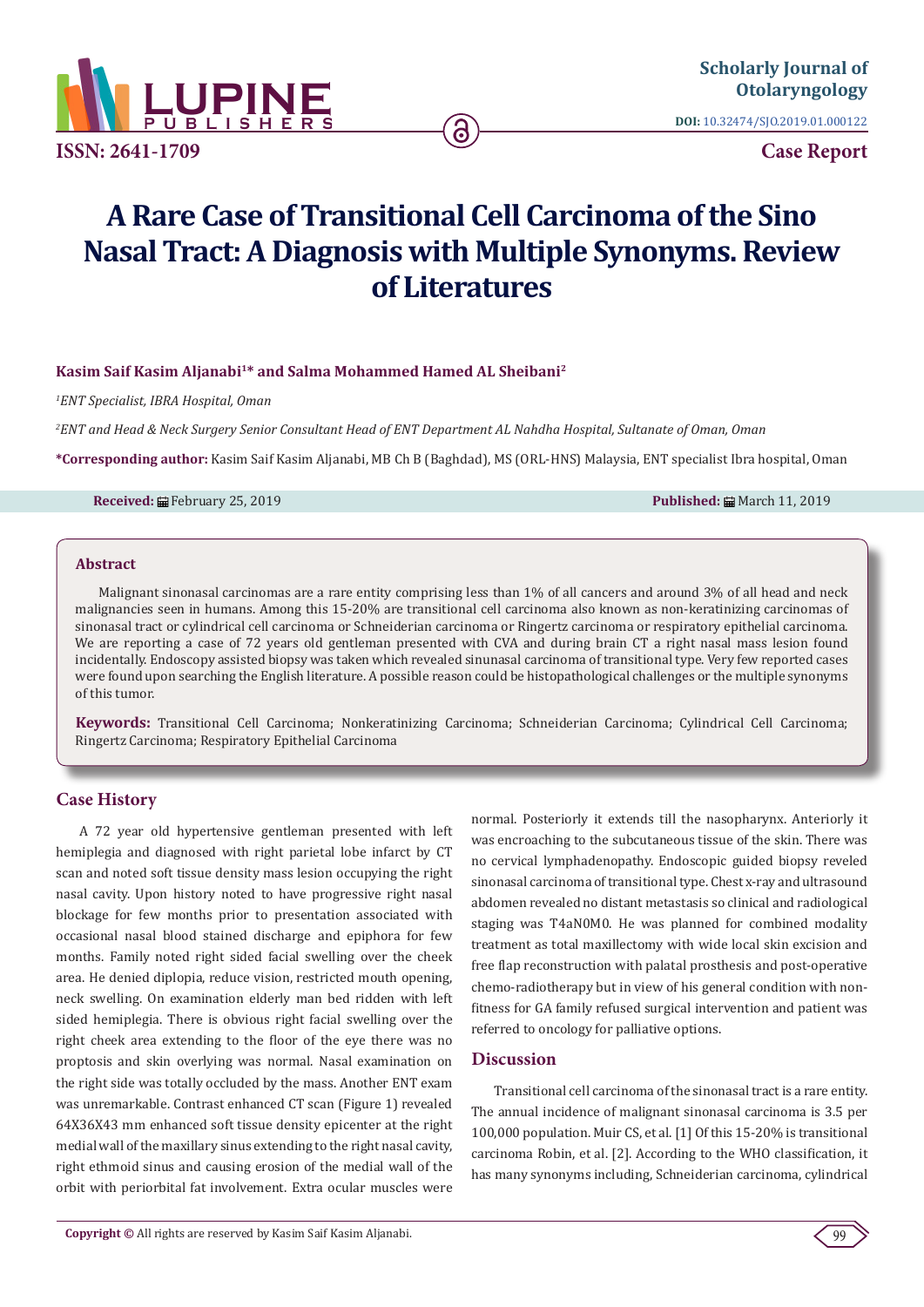cell carcinoma, Ringertz carcinoma, and respiratory epithelial carcinoma, Plich BZ, et al. [3] as the tumor is composed of malignant proliferating cells derived from the sinonasal respiratory (Schneiderian) epithelium [4]. The name cylindrical cell carcinoma was first coined by Ringertz [5] and was recommended as the preferred term by Shanmugaratnam in the WHO classification of 1991. [6] Sinonasal carcinoma (Squamous cell carcinoma and adenocarcinoma) are strongly associated with environmental factors, including tobacco, alcohol, and occupational exposure (e.g. to heavy metal, nickel, and chromium), and with workers in the leather, textile, and wood industries [3,7-10]. Sinonasal tract malignancies most commonly affect the maxillary sinus (about 60%), followed by the nasal cavity (about 22%), ethmoid sinus

(about 15%), and frontal and sphenoid sinuses (3%) [3,8-10]. In this case, no association with the risk factors was found. A strong etiological relationship between transitional cell carcinoma and the human papilloma virus (HPV) has been suggested by some recent studies [11,12]. Cervical lymph node metastasis develops in up to 20% of the patients, with rare distant metastasis [3,10]. In our case there was no cervical lymphadenopathy. Treatment depends on TNM staging [3]. T1 and T2 nasal tumors are treated by surgical resection, while T3 and T4 tumors receive postoperative radiotherapy. Various surgical approaches like lateral rhinotomy or medial maxillectomy or an end bloc ethmoidectomy are done for superior and lateral nasal cavity carcinomas [13].



Figure 1: Contrast computed tomography scan, coronal section (right) axial section (left). A predominantly homogeneously enhancing mass is seen expanding the right nasal cavity, with minimal bulging of the nasal septum to the left. The epicenter of the mass appears to be from medial wall of the right maxillary sinus extending to ethmoid sinus. Thinning and displacement of ipsilateral lamina papyracea. No evidence of extraocular muscles involvement within the right orbit. Obliteration of the right maxillary ostium and infundibulum by the inferolateral aspect of the mass can be observed. Retained fluid within the right frontal & maxillary sinuses from osteomata complex obstruction is evident.

Upon literature review in a series reported by Osborn in 1970 there were 57 cases of transitional cell carcinomas seen and treated in the Royal National Throat and Ear Hospital between 1948 and 1968 accounting for approximately 20% of all carcinomas of the nose and sinuses [14]. A review by Robin et al. in 1979 illustrated a series obtained from registrations in the Birmingham Regional Cancer Registry from 1957 to 1972 inclusive of only 48 cases of transitional cell carcinomas constituting merely 7.7% of all malignant tumors of the nose and paranasal sinuses [2]. Manivel et al. [15] in 1986 reported two cases of transitional (cylindric) cell carcinoma with endodermal sinus tumor-like features of the nasopharynx and paranasal sinuses. In 2000, Calderon-Garciduenas et al. published their series obtained from a major oncology hospital in metropolitan Mexico City from 1976-1997 which listed Schneiderian carcinoma as one of the diagnosis in their 256 patients [16]. El Mofty and Lu [11] in 2005 reported only eight cases of nonkeratinizing carcinomas (NKCa) retrieved from

the Department of Pathology and Immunology at Washington University School of Medicine, St. Louis Missouri, though they did not specify when they were diagnosed. Robin et al. found a difference in the mean age of presentation between men and women in NKCa which was 57.8 years and 70.4 years, respectively [2]. This difference was statistically significant and was greater than in other histological groups. Another observation was that NKCa in men carried a better prognosis than in women where the five-year survival rates were 40% and 13% respectively. A recent study has also shown that NKCas of the sinonasal tract have a higher prevalence of high risk HPV DNA than other types of carcinomas in this region [11]. In conclusion, sinonasal transitional cell carcinoma is a rare malignancy of the nose and paranasal sinuses and should be recognized as a distinct clinicopathologic entity to determine the best treatment modality and to better predict the outcome of treatment. Synonyms of this tumor should be standardized to avoid confusion and misdocumentation.